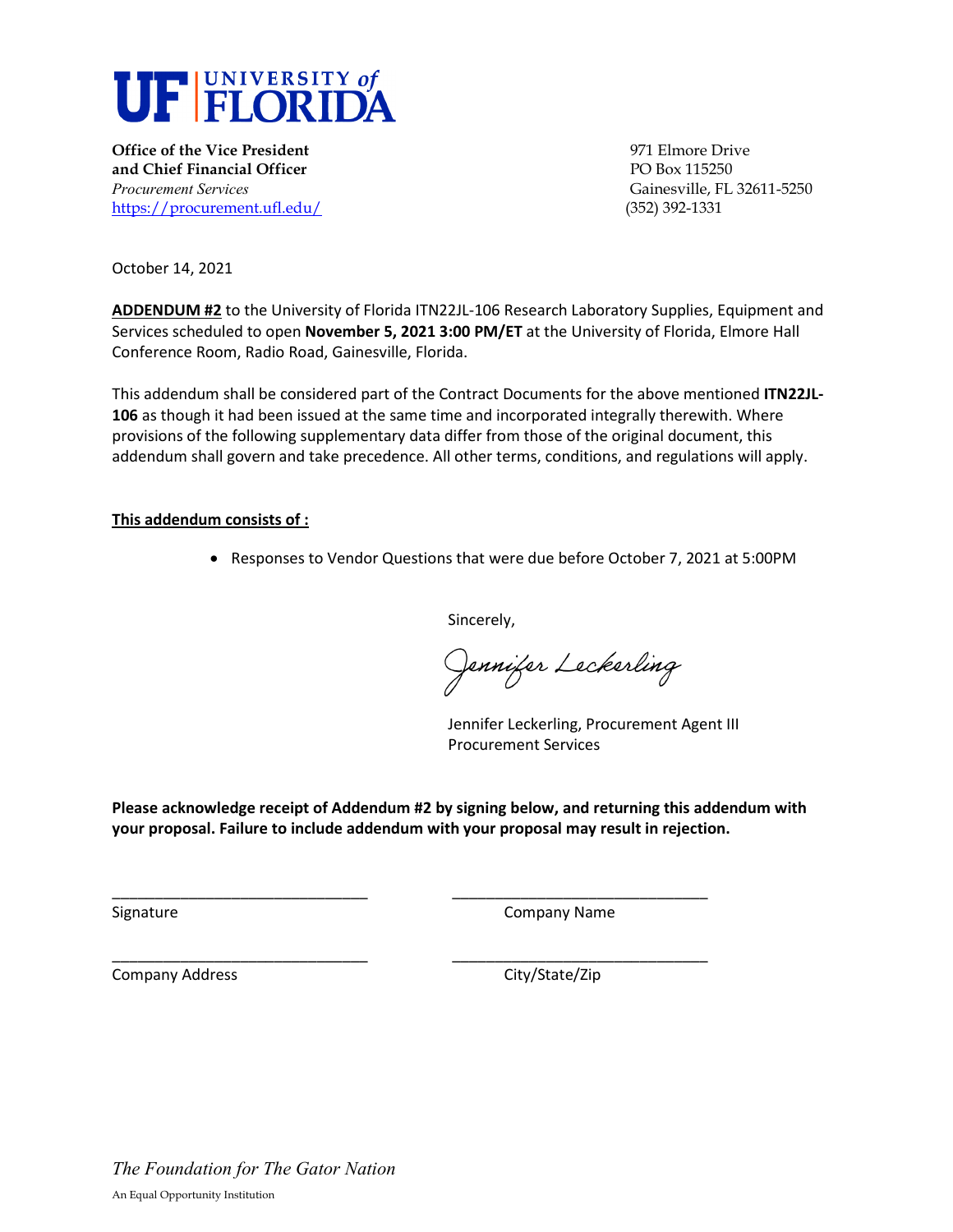# **On-Site Storeroom**

#### **Q1. Please confirm the total number of associates supporting the storeroom.**

A1. Two support specialists.

#### **Q2. What are the daily hours the storeroom is open?**

A2. The storeroom hours are 7:30 a.m. to 12 p.m. and 1 p.m. to 4 p.m. Monday to Friday.

# **Q3. Does the University supply all the material handling equipment or is that the responsibility of the supplier?**

A3. Material handling equipment is the responsibility of the supplier.

# **Q4. Is there any requirement for the staff in the storeroom to deliver any products to specific areas on campus?**

A4. The only requirement is that it meets the current state outlined in section 1.2.2 of the ITN document. Vendor should describe how their storeroom delivery process would be completed out of the storeroom in Tab 4.

# **Q5. Do you have any metrics you can share? How many transactions per month run through the storeroom? How many items are stocked in the storeroom? What is the average inventory investment in the storeroom?**

A5. Average Transactions per month (July 2020- July 2021)- 543 Items stocked in storeroom- 593 skus Average inventory investment in the storeroom- \$286,000

# **Q6. Is an internet connection provided or is that the responsibility of the supplier?**

A6. Internet connection is the responsibility of the supplier

# **Q7. Is the shelving needed for the storeroom provided by the University?**

A7. No, shelving is not provided by the University.

# **Q8. Will the storeroom need to be open for any weekend or holidays?**

A8. Storeroom operations are decided by the vendor. However, UF expects the vendor to do what is in the best interest of the UF community.

# **Q9. Is the scope of service for the freezer program limited to replenishing the inventory in these**

#### **freezers? Please explain service support needed for freezer program.**

A9. The scope of service for the freezer program is to restock the freezers.

# **Q10. Please confirm the number of freezers to be serviced is only two.**

A10. There are only two freezers.